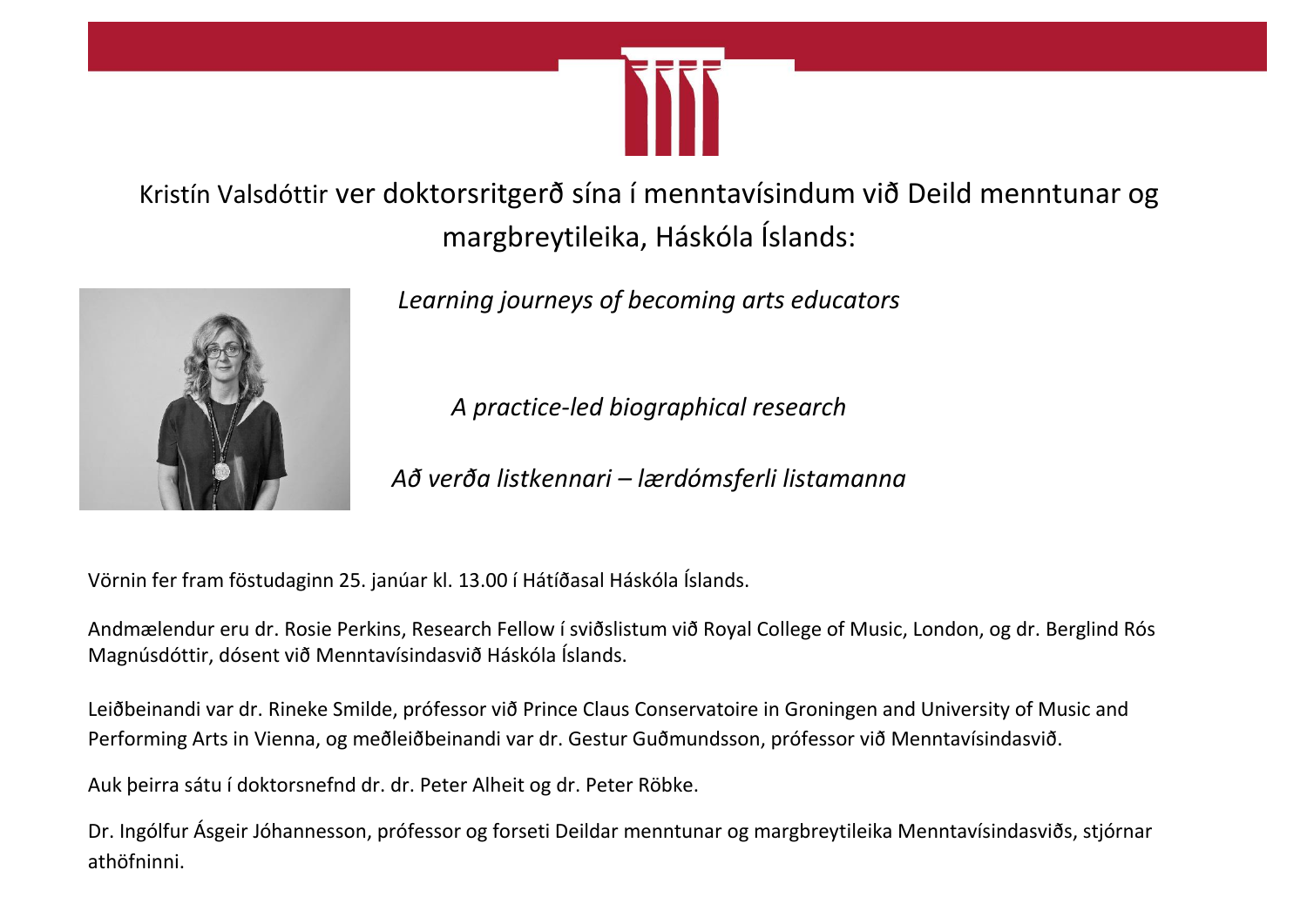## Um verkefnið

Þessi rannsókn fjallar um nám og námsferli listamanna sem bæta við sig kennaranámi. Tilgangur rannsóknarinnar er að varpa ljósi á þær áskoranir sem mæta nemendum er koma inn á nýjan vettvang og hefja nám í kennslufræðum á meistarastigi. Markmið hennar er að þróa áfram meistaranám fyrir listmenn og koma betur á móts við þarfir þeirra í meistaranáminu, byggt á þeirra fyrri reynslu og menntun.

Fræðilegur grunnur byggir á kenningum Bourdieus (Bourdieu, 1977, 1984) um praxís, samspil einstaklings og vettvangs tengt auðmagni og gildismati þeirra hópa sem þeir eru þátttakendur í. Kannað er hvað listamenn sem hefja nám í kennslufræðum á meistarastigi takast á við er þeir fara á milli vettvanga; annars vegar út frá lífssögum þeirra en einnig þátttöku þeirra í námsmenningu í listkennslunáminu, hvernig þeir hafa áhrif á hana og móta.

Gögn rannsóknarinnar voru vikulegar dagbókarfærslur 22 fyrsta árs nemenda við listkennsludeild LHÍ ásamt lífsöguviðtölum við 15 listamenn, þar af 12 sem höfðu lokið meistaranámi og útskrifast sem listkennarar frá Listkennsludeild.

Meginniðurstöður eru þær að sú vegferð að tileinka sér nýja sjálfsmynd sem listkennari, meðfram því að vera listamaður, krefst tíma. Lenging kennaranáms hefur því töluvert að segja. Tíminn er þó aðeins einn þáttur í mótuninni þar sem námsmenning kennaranáms er sá vettvangur sem mótar það hvernig tíminn er nýttur. Námsmenning, sem leggur áherslu á ígrundun, samtal og samvinnu samfara fjölbreyttum vinnubrögðum og því að líta til fyrri reynslu og menntunar nemenda í skipulagi, leggur grunninn að því að listamenn tileinki sér nýjan vettvang og nýja sjálfsmynd sem listkennarar.

Gildi rannsóknarinnar felst fyrst og fremst í því að varpa ljósi á þær ögranir sem listamenn standa frammi fyrir er þeir hefja kennaranám á meistarastigi. Niðurstöður hennar má nýta við þróun og uppbyggingu frekara náms á meistara- og doktorsstigi fyrir listamenn á Íslandi. Niðurstöðurnar geta nýst til að skoða og greina uppbyggingu kennaranáms á Íslandi.

## Enska

This research is about the learning journeys of artists at the Icelandic University of the Arts studying to become arts educators. The purpose of this research is to shed light on the challenges artists face when entering a new field, specifically the field of teacher education. The research aims are to contribute to the knowledge of how artists learn through biography and to determine how we can bridge the gaps there might be between the arts and the academic worlds.

The theoretical underpinnings of this study are cultural theories. Bourdieu's theory of practice (Bourdieu, 1977, 1984) and theories on biographical learning. The cultural theory of learning and learning cultures are used to determine the primary practices within the Department of Arts Education (DAEd) and the interaction between a learning culture and the participants within it.

Data were collected from three different sources in two different ways. The sources included reflective journals from 22 students within their first semester in the programme and biographical interviews with 12 graduates from the DAEd and three practising artists in the field.